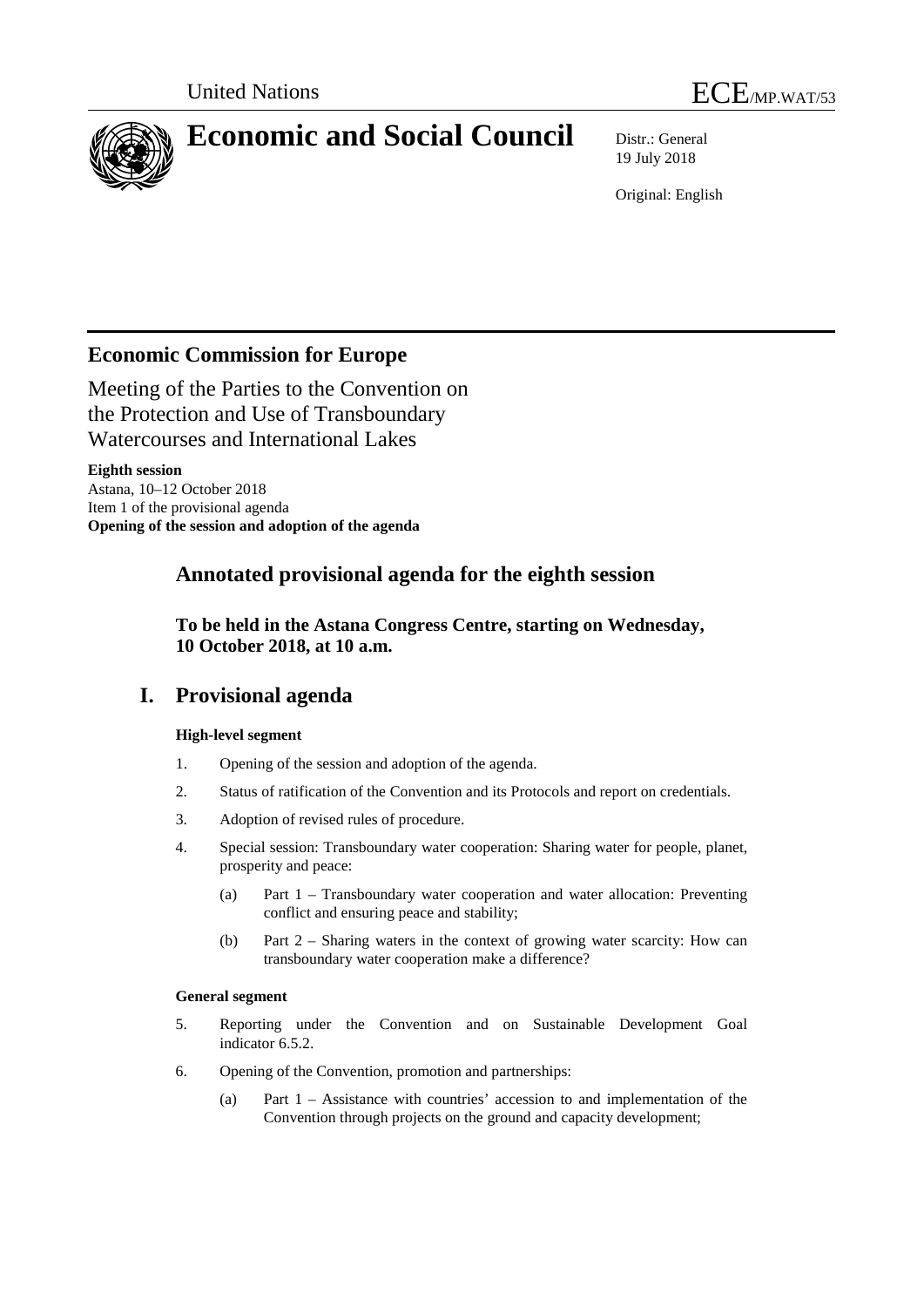- (b) Part 2 Strategy for the implementation of the Convention at the global level;
- (c) Cooperation with partners.
- 7. Implementation and compliance.
- 8. Supporting implementation and application of the Convention through projects on the ground and capacity development.
- 9. European Union Water Initiative and National Policy Dialogues.
- 10. Water-food-energy-ecosystems nexus in transboundary basins.
- 11. Identifying, assessing and communicating the benefits of transboundary cooperation.
- 12. Adapting to climate change in transboundary basins.
- 13. Water and industrial accidents.
- 14. International Water Assessment Centre.
- 15. Programme of work for 2019–2021, terms of reference of the bodies established to implement it and resources needed for its implementation.
- 16. Election of officers.
- 17. Date and venue of the ninth session of the Meeting of the Parties.
- 18. Other business.
- 19. Presentation of the main decisions.
- 20. Closing of the session.

# **II. Annotations**

1. The eighth session of the Meeting of the Parties to the Convention on the Protection and Use of Transboundary Watercourses and International Lakes (Water Convention) will be held from 10 to 12 October 2018 in the Astana Congress Centre at the invitation of the Government of Kazakhstan. The session will follow a high-level workshop on financing transboundary basin development, to be organized on 9 October under the leadership of Kazakhstan, the Netherlands and Switzerland and in cooperation with the Asian Development Bank, the European Investment Bank, the Global Environment Facility (GEF) International Waters Learning Exchange and Resource Network (IW:LEARN) and the United Nations Economic Commission for Europe (ECE). It will be the first Meeting of the Parties with Parties from outside the pan-European region, marking a turning point in the global opening of the Convention.

2. The Meeting will consist of a general segment and a high-level segment. The highlevel segment, dealing with items 1 to 4 of the provisional agenda, will be held in the morning and early afternoon of Wednesday, 10 October, starting at 10 a.m. The general segment, covering items 5 to 20 of the provisional agenda, will take place from the afternoon of Wednesday, 10 October until 6 p.m. on Friday, 12 October. The working languages will be Arabic, English, French, Russian and Spanish.

3. Additional practical information on the meeting, as well as all relevant documentation, will be posted on a dedicated page of the Convention's website<sup>[1](#page-1-0)</sup> in due course.

<span id="page-1-0"></span><sup>&</sup>lt;sup>1</sup> [www.unece.org/env/water/mop8.html.](https://www.unece.org/index.php?id=48127) Please note that documents with symbols ending in "INF."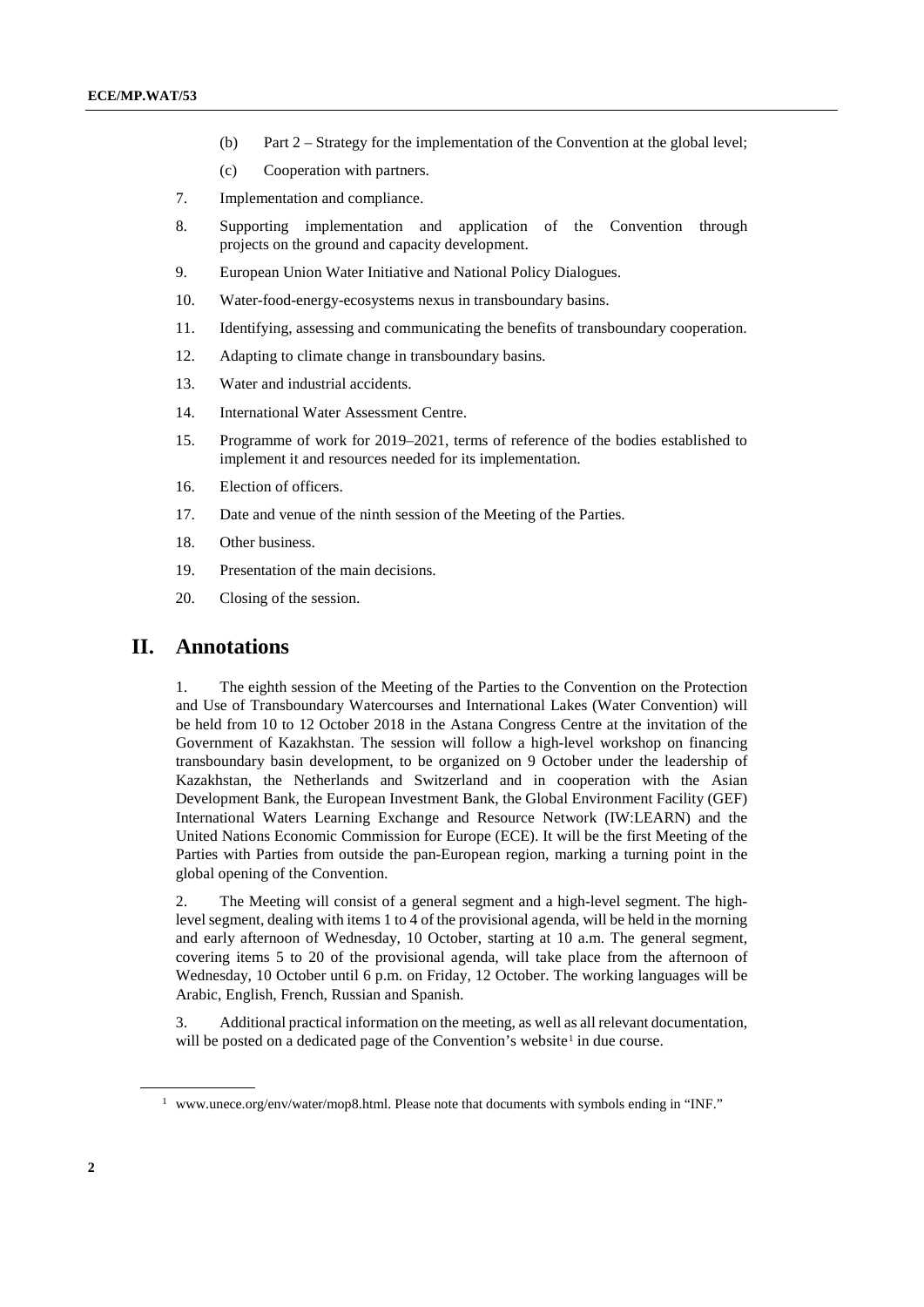4. A number of side events will be organized during the session. A detailed programme of these events will be available in October 2018. Participants interested in contributing to or organizing a side event are invited to submit a proposal through the session's web page by 15 August 2018.

5. In view of the expected large participation in the meeting, participants are requested to limit the length of their interventions during the general segment to a maximum of two minutes. Full statements provided to the secretariat will be posted on the session's web page.

#### **High-level segment**

# **1. Opening of the session and adoption of the agenda**

*Tentative timing: Wednesday, 10 October, 10–10.50 a.m.*

- 6. Mr. Bakytzhan Sagintayev, Prime Minister of Kazakhstan, will open the meeting.
- 7. Statements by high-level representatives of the United Nations and ECE will follow.

8. Mr. Yerlan Nyssanbayev, Vice-Minister of Agriculture of Kazakhstan, will address the Meeting. A high-level representative of Hungary will also make opening remarks.

9. Mr. Peter Kovacs, Chair of the Meeting of the Parties, will invite the Parties to adopt the agenda as set out in the present document.

# **2. Status of ratification of the Convention and its Protocols and report on credentials**

#### *Tentative timing: Wednesday, 10 October 2018, 10.50–11 a.m.*

10. The secretariat will inform the Meeting about the status of ratification of the Convention, the Protocol on Water and Health, the Protocol on Civil Liability and Compensation for Damage Caused by the Transboundary Effects of Industrial Accidents on Transboundary Waters (Protocol on Civil Liability) and the amendments to articles 25 and 26 of the Convention.

11. In accordance with the rules of procedure (see ECE/MP.WAT/19/Add.1), the Bureau will examine the credentials<sup>[2](#page-2-0)</sup> submitted by Parties and submit its report to the Meeting. Parties to the Convention are therefore requested to inform the secretariat of the name(s) of their representative(s) at their earliest convenience and to submit the credentials or a copy of them to the secretariat in advance of the session, preferably by 1 October 2018.

followed by a number are informal documents and are available only from the meeting web page (not from the Official Documents System of the United Nations (ODS).

<span id="page-2-0"></span><sup>&</sup>lt;sup>2</sup> Credentials are required for all Parties to the Convention (countries which are not Parties to the Convention do not need credentials). Credentials are normally issued by the Head of State or Government, the Minister for Foreign Affairs or, in the case of a regional economic integration organization, the competent authority of the organization and must indicate the composition of the delegation, including the Head of delegation, and state that the delegation is empowered to participate in the Meeting of the Parties and to take decisions on behalf of the respective Government or organization under the applicable rules of procedure.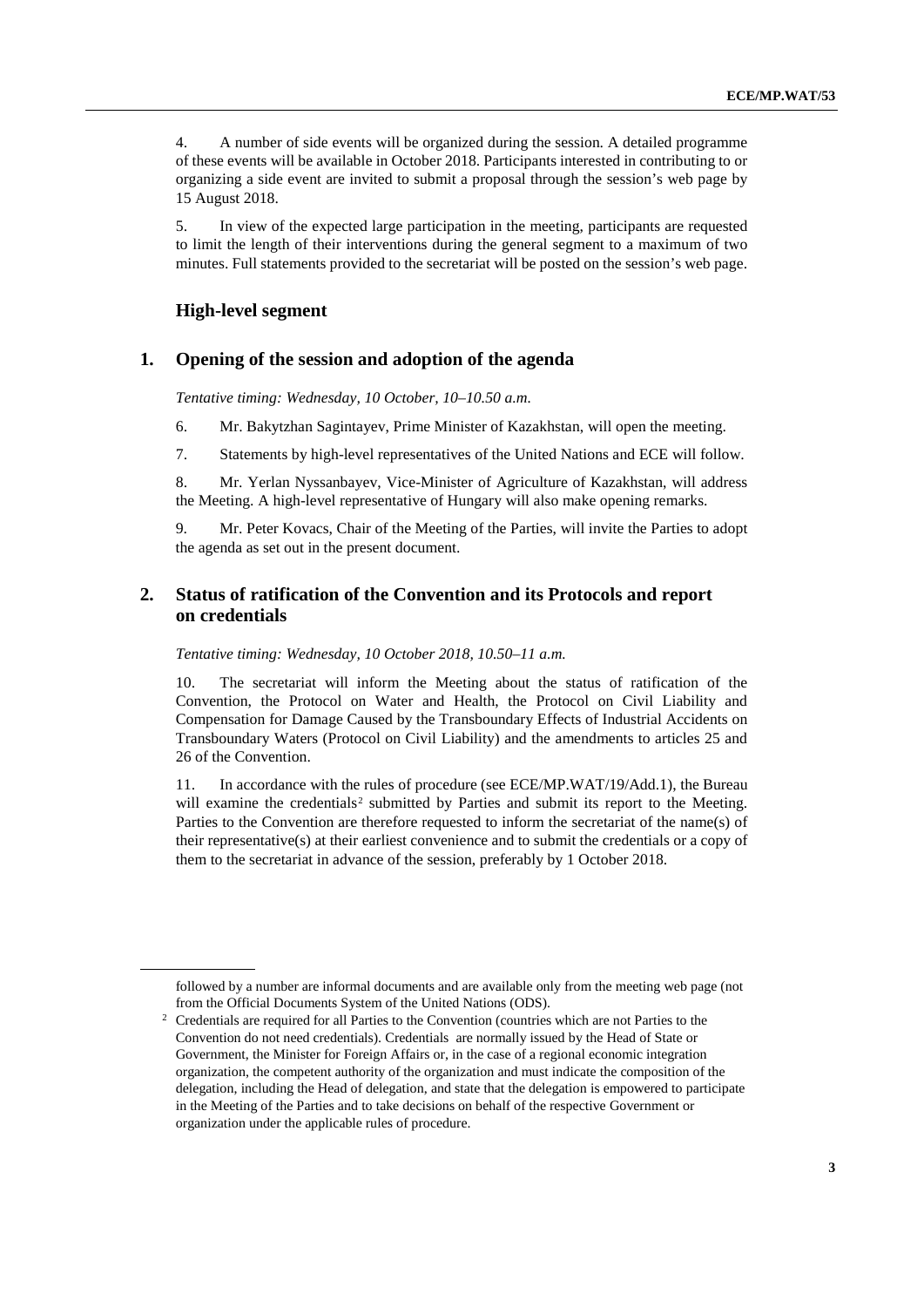#### **Documentation**

*Informal document*

Status of ratification of the Water Convention, its Protocols and amendments (ECE/MP.WAT/2018/ INF.1)

# **3. Adoption of revised rules of procedure**

*Tentative timing: Wednesday, 10 October 2018, 11–11.10 a.m.*

12. In light of the global opening of the Convention, it has become necessary to update or review certain decisions in order to reflect its expanded membership. The Meeting will review and be invited to adopt the draft revised rules of procedure of the Meeting of the Parties, prepared by the Bureau with the assistance of the secretariat.

#### **Documentation**

Draft revised rules of procedure of the Meeting of the Parties (ECE/MP.WAT/2018/1)

# **4. Special session – Transboundary water cooperation: Sharing water for people, planet, prosperity and peace**

*Tentative timing: Wednesday, 10 October, 11.10 a.m.–1 p.m. and 3–4.30 p.m.*

13. The 2030 Agenda for Sustainable Development is a plan of action for people, planet and prosperity, also seeking to strengthen universal peace. It recognizes the key importance of transboundary water cooperation to ensure sound freshwater management that is essential to human health, environmental sustainability, economic prosperity and conflict prevention.

14. The high-level segment will focus on the importance of transboundary water cooperation, and particularly the role played by the Water Convention, to guarantee that the sharing of water resources and their derived benefits contributes to the well-being of people and the planet and helps to improve prosperity and foster peace.

15. The high-level segment will provide an opportunity for a strategic discussion between Parties; other States, including prospective Parties from all regions; international organizations, non-governmental organizations (NGOs) and academia. It will consist of two moderated high-level panel discussions, followed by interventions from the floor, with guiding questions.

16. High-level speakers are invited to bring an object to illustrate their presentation and its main messages during the panel discussions and in their interventions from the floor. These objects will be become part of a piece of work illustrating the progress in and challenges of transboundary water cooperation worldwide.

17. In light of the limited time available, interventions from the floor should not exceed three minutes. In order to facilitate the running of the high-level segment, delegations planning to make a statement are invited to inform the secretariat in advance.

#### **(a) Part 1 – Transboundary water cooperation and water allocation: Preventing conflict and ensuring peace and stability**

18. Experience with implementation of the Water Convention and with transboundary water cooperation in general shows that cooperation has the potential to generate a broad range of benefits for cooperating countries, such as accelerated economic growth, increased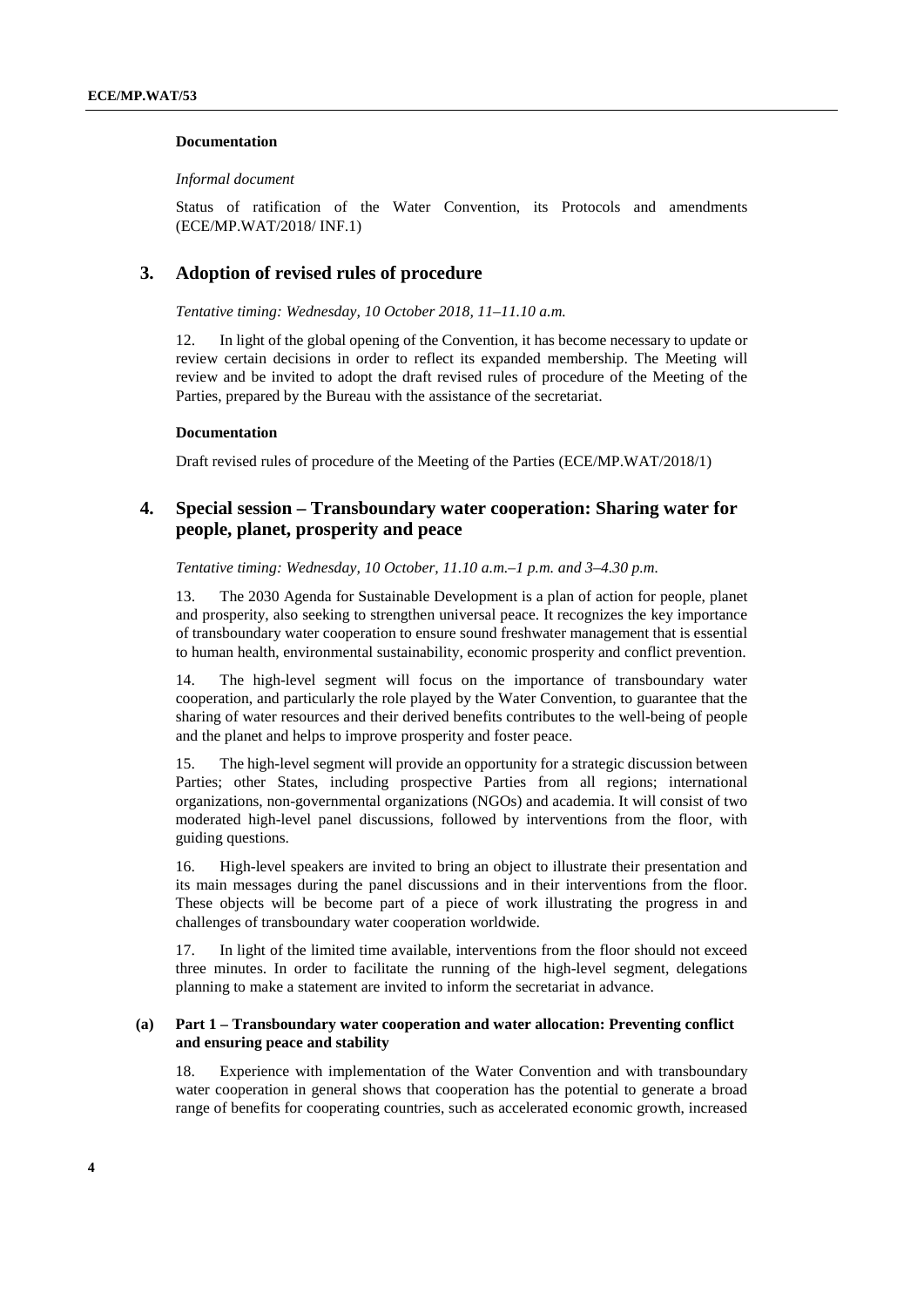human well-being, enhanced environmental sustainability and increased political stability. Failure to cooperate can prevent or slow development in transboundary basins.

19. Recently, two important panels have sent strong political messages on this topic. The High-Level Panel on Water<sup>[3](#page-4-0)</sup> has stressed that the strengthening of transboundary water cooperation can be a powerful tool for reaching the Sustainable Development Goals and the Global High-Level Panel on Water and Peace<sup>[4](#page-4-1)</sup> has emphasized the role of water as a driver of peace and highlighted the importance of international water law and the principles, norms and institutions that it has developed in promoting stability and preventing conflicts.

20. A key dimension of transboundary cooperation is the need to share water and benefits it generates in a reasonable, equitable and sustainable manner. Balancing different water needs and responding to water-food-energy-ecosystem interdependencies is a common challenge in the face of increasing demands from different sectors, growing water scarcity and climate variability.

21. Moreover, development in transboundary basins requires innovative financial instruments that recognize the need for transboundary water cooperation and foster coordination between all countries and sectors in the basin in order to ensure that investments have positive and sustainable impact. In that connection, participants will be informed about the outcomes of the High-level workshop on financing transboundary basin development (Astana, 9 October 2018).

22. Panellists and interventions from the floor will focus on the following questions:

(a) How has transboundary water cooperation contributed to sustainable development, conflict prevention and regional integration in your transboundary basins? What are the main benefits derived from cooperation?

Which approaches and good practices have been developed in order to inform water allocation decisions in light of conflicting interests and uses in transboundary basins? How should legal and institutional frameworks be designed in order to enable sustainable and equitable sharing of transboundary waters?

How could financial mechanisms better contribute to the promotion of water as an instrument of coordinated development and peace in transboundary basins? How can the Water Convention and its activities further support stable and sustainable water management in transboundary basins?

(d) What are the roles and contributions of different organizations and partners in supporting equitable and sustainable water allocation and contributing to water diplomacy in transboundary basins?

#### **(b) Part 2 – Sharing waters in the context of growing water scarcity: How can transboundary water cooperation make a difference?**

23. Water scarcity already affects every continent, including regions that have been traditionally water-rich, and is of growing concern. Population growth, rising incomes and expanding cities are driving an unprecedented rise in water demands, while supply is becoming more erratic and uncertain owing to climate change and variability. About 2 billion people are currently living in water-stressed areas and it is anticipated that by 2025, half of the world's population will do so. While scarcity has the potential to aggravate conflicts between riparian countries, cooperation can increase water use efficiency and become an important part of the solution in addressing this global challenge.

<span id="page-4-0"></span><sup>3</sup> [https://sustainabledevelopment.un.org/HLPWater.](https://sustainabledevelopment.un.org/HLPWater)

<span id="page-4-1"></span><sup>4</sup> https://www.genevawaterhub.org/resource/matter-survival.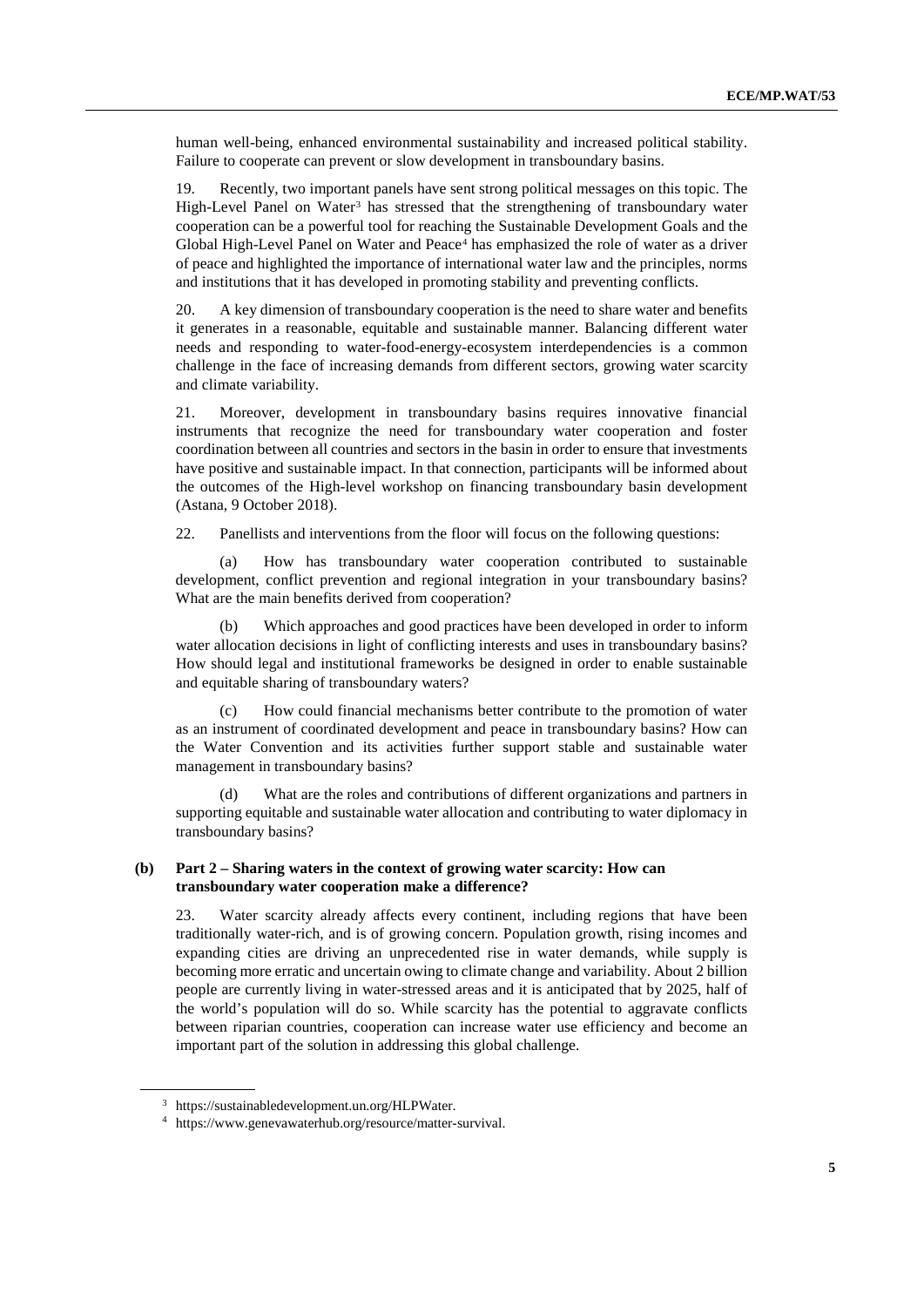24. Building on experience with implementation of the Water Convention and with transboundary water cooperation in general, the session will provide an opportunity to consider ways of sharing and allocating limited water resources among countries and sectors in transboundary basins, with due regard for the environment, and to examine the ways in which cooperation can increase the resilience of society.

25. Panellists and interventions from the floor will focus on the following questions:

(a) How is cooperation evolving in your basin to deal with growing water scarcity?

(b) What are the incentives to implement tailored actions to manage demand, increase water efficiency and share benefits, and what are the challenges faced in their implementation?

(c) How can better valuing water help to address the problem of water scarcity in the transboundary context?

How can implementation of the Water Convention as a global legal and intergovernmental framework, and activities under its framework, support sustainable water allocation and benefit-sharing in the context of water scarcity?

#### **Documentation**

#### *Informal document*

Programme of the high-level segment (ECE/MP.WAT/2018/ INF.2)

#### **General segment**

26. During the general segment, the Meeting of the Parties will review achievements under the current programme of work and examine proposals for activities under the programme of work for 2019–2021. (A more detailed discussion of the overall programme of work for 2019–2021 will take place under agenda item 15.)

#### **Documentation for all the following agenda items**

Report on the implementation of the programme of work for 2016–2018, including partnerships (ECE/MP.WAT/2018/2)

Overview of contributions and expenditures in 2016–2018 (ECE/MP.WAT/2018/3)

Draft programme of work for 2019–2021 (ECE/MP.WAT/2018/4)

Programme of work for 2016–2018 (ECE/MP.WAT/49/Add.1)

Report of the Working Group on Integrated Water Resources Management on its eleventh meeting (ECE/MP.WAT/WG.1/2016/2)

Report of the Working Group on Integrated Water Resources Management on its twelfth meeting (ECE/MP.WAT/WG.1/2017/2)

Report of the second joint meeting of the Working Group on Integrated Water Resources Management and the Working Group on Monitoring and Assessment (ECE/MP.WAT/WG.1/2018/2-ECE/MP.WAT/WG.2/2018/2)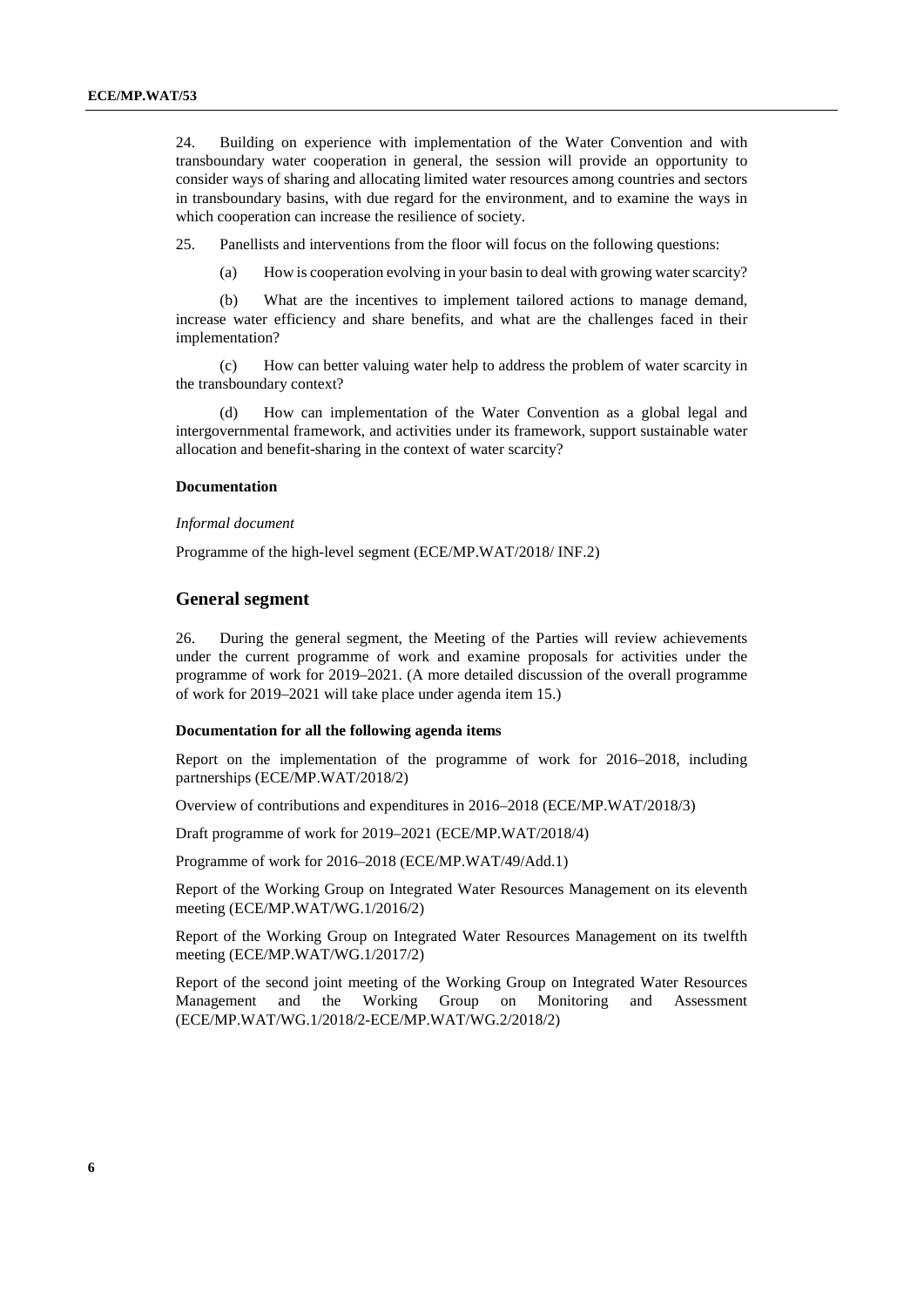# **5. Reporting under the Convention and on Sustainable Development Goal indicator 6.5.2**

*Tentative timing: Wednesday, 10 October, 4.30-6 p.m. and Thursday, 11 October, 10–10.45 a.m.*

27. At its seventh session, the Meeting of the Parties adopted decision VII/2 (see ECE/MP.WAT/49/Add.2) introducing a regular reporting mechanism under the Convention, beginning with a pilot reporting exercise in 2017. In paragraph 2 of that decision, the Meeting encourages all Parties and non-Parties, especially those sharing basins with Parties and those considering accession to the Convention, to participate in the pilot reporting exercise by submitting to the secretariat their filled-out reporting forms and their comments on the reporting template. On the basis of the reports submitted, the secretariat was asked to prepare a report providing an overview of the Convention's implementation and the advancement of transboundary water cooperation.

28. The introduction of reporting under the Convention coincided with the adoption of the Sustainable Development Goals and their targets in 2015. Target 6.5 calls for countries to implement integrated water resources management at all levels, including through transboundary cooperation as appropriate. In order to measure progress, indicator 6.5.2 (Proportion of transboundary basin area with an operational arrangement for water cooperation) was agreed by the United Nations Statistical Commission in March 2016 and subsequently adopted by the General Assembly in July 2017 as part of the global indicator framework for the Sustainable Development Goals and targets of the 2030 Agenda for Sustainable Development. ECE and the United Nations Educational, Cultural and Scientific Organization (UNESCO) have led the development of the step-by-step methodology for calculating indicator 6.5.2 and have been designated as "custodian agencies" for the indicator.

29. In order to maximize synergies and efficiencies, at the eleventh meeting of the Working Group on Integrated Water Resources Management (Geneva, 18–19 October 2016), it was decided to combine reporting under the Convention and reporting on indicator 6.5.2 and to send all Parties a single template for the provision of this information. Similarly, all countries sharing transboundary waters were invited to report on indicator 6.5.2 through a questionnaire which, in addition to a section on calculation of the indicator, includes three other sections based on the Convention's reporting template. This makes it possible to gain a full picture of the status of transboundary water cooperation, track progress more closely beyond the indicator value and establish the current baseline with greater accuracy.

30. All Parties were invited to report under the Convention and on Sustainable Development Goal indicator 6.5.2 by 15 May 2017. All other countries were invited to report on indicator 6.5.2 by 15 June 2017 and to send their reports to both ECE and UNESCO. As of June 2018, 107 countries have submitted a reply. In 2018, based on the data received, a global baseline indicator report was prepared by ECE and UNESCO and input to the report of the Secretary-General on progress towards the Sustainable Development Goals was provided. Moreover, based on data collected for all indicators under Sustainable Development Goal 6, UN-Water prepared the first synthesis report on water and sanitation.

31. The Meeting of the Parties will be informed about progress on the integrated monitoring of water and sanitation-related Sustainable Development Goal targets under the Global Environment Management Initiative (GEMI), operating under the UN-Water umbrella and will discuss the findings of the Sustainable Development Goal 6 Synthesis Report 2018 on Water and Sanitation.

32. The Meeting will review progress on transboundary cooperation worldwide on the basis of the aforementioned ECE-UNESCO global baseline report and the outcome of the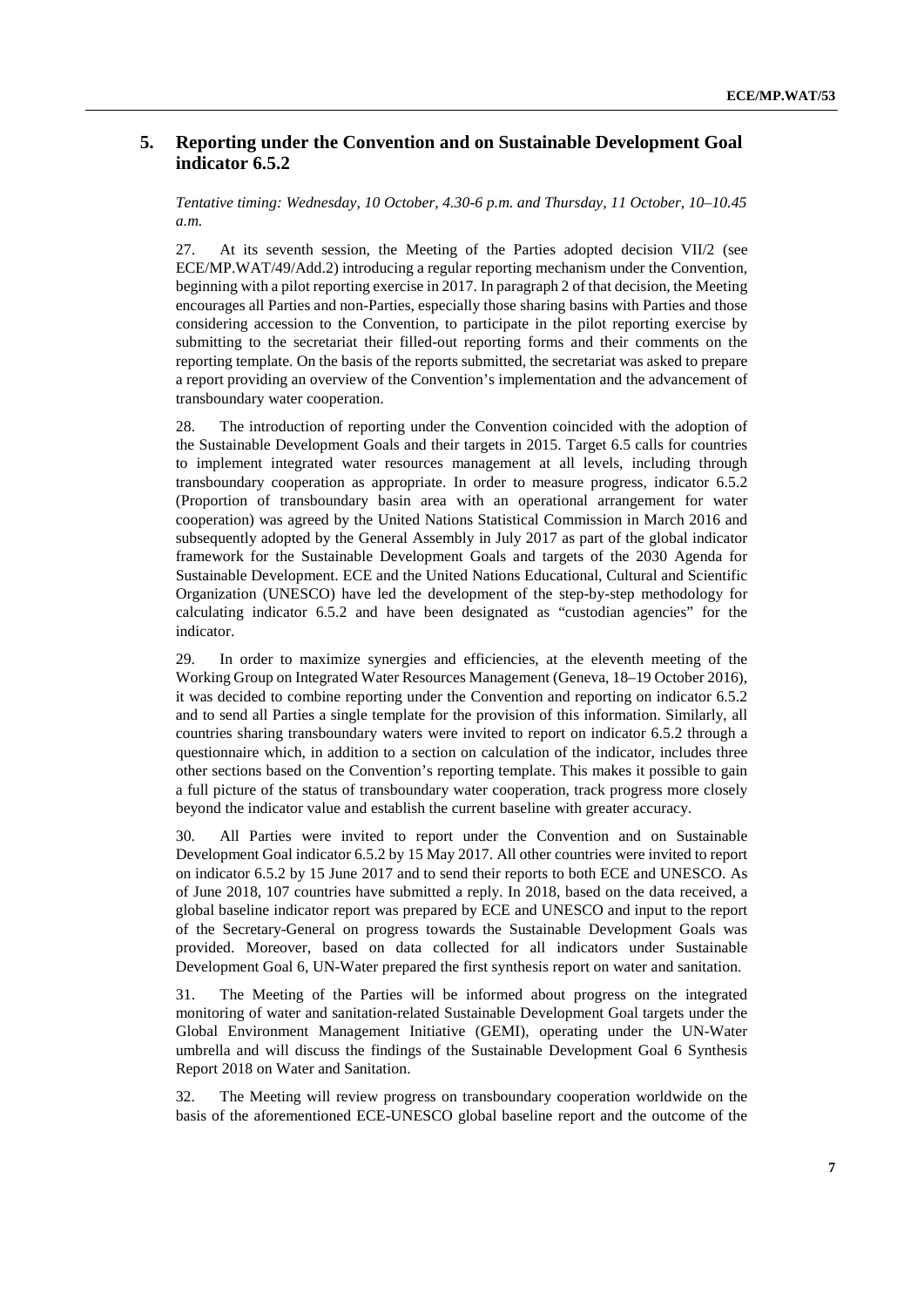high-level political forum held in 2018. Using the lessons learned from recent developments in transboundary water cooperation, the Meeting will discuss ways to accelerate progress in ensuring that all transboundary basins are covered by operational arrangements by 2030.

33. Representatives of ECE and UNESCO will present initiatives to support future reporting on indicator 6.5.2 and to promote the use of reports to foster transboundary water cooperation.

34. The Meeting will also discuss the advancement of the Convention's implementation based on a report prepared by the ECE secretariat (ECE/MP.WAT/51).

35. The Meeting will then examine and be invited to adopt the draft decision on reporting and the revised template for reporting under the Convention (ECE/MP.WAT/2018/5), prepared on the basis of the outcomes of the technical meeting on the template for reporting on indicator 6.5.2 and under the Water Convention (Budapest, 16–17 January 2018) and the ensuing discussions at the second joint meeting of the Working Group on Integrated Water Resources Management and the Working Group on Monitoring and Assessment (Geneva, 28–30 May 2018).

36. Lastly, the Meeting will discuss future work in this area beyond 2018, including the development of a guide on reporting under the Convention.

#### **Documentation**

Draft decision on reporting and revised template for reporting under the Convention (ECE/MP.WAT/2018/5)

Progress towards the Sustainable Development Goals (E/2018/64)

Progress on transboundary water cooperation: Global baseline for SDG indicator 6.5.2

Progress on transboundary water cooperation under the Water Convention (ECE/MP.WAT/51)

Sustainable Development Goal 6 Synthesis Report 2018 on Water and Sanitation[5](#page-7-0)

#### *Informal document*

Report of the technical meeting on the template for reporting on Sustainable Development Goal indicator 6.5.2 and under the Water Convention, jointly prepared by ECE and UNESCO (Budapest, 16–17 January 2018) (ECE/MP.WAT/WG.1/2018/INF.5- ECE/MP.WAT/WG.2/2018/INF.5)

# **6. Opening of the Convention, promotion and partnerships**

*Tentative timing: Thursday, 11 October, 10.45 a.m.–1 p.m. and 3–3.30 p.m.*

#### **(a) Part 1 – Assistance with countries' accession to and implementation of the Convention through projects on the ground and capacity development**

37. The triennium 2016–2018 was marked by the global opening of the Convention, beginning with the accession of the first countries from Africa and progress towards accession by other countries in various regions. New Parties and countries in the process of

<span id="page-7-0"></span><sup>5</sup> Available online at[: www.unwater.org/publications/highlights-sdg-6-synthesis-report-2018-on-water](http://www.unwater.org/publications/highlights-sdg-6-synthesis-report-2018-on-water-and-sanitation-2/)[and-sanitation-2/.](http://www.unwater.org/publications/highlights-sdg-6-synthesis-report-2018-on-water-and-sanitation-2/)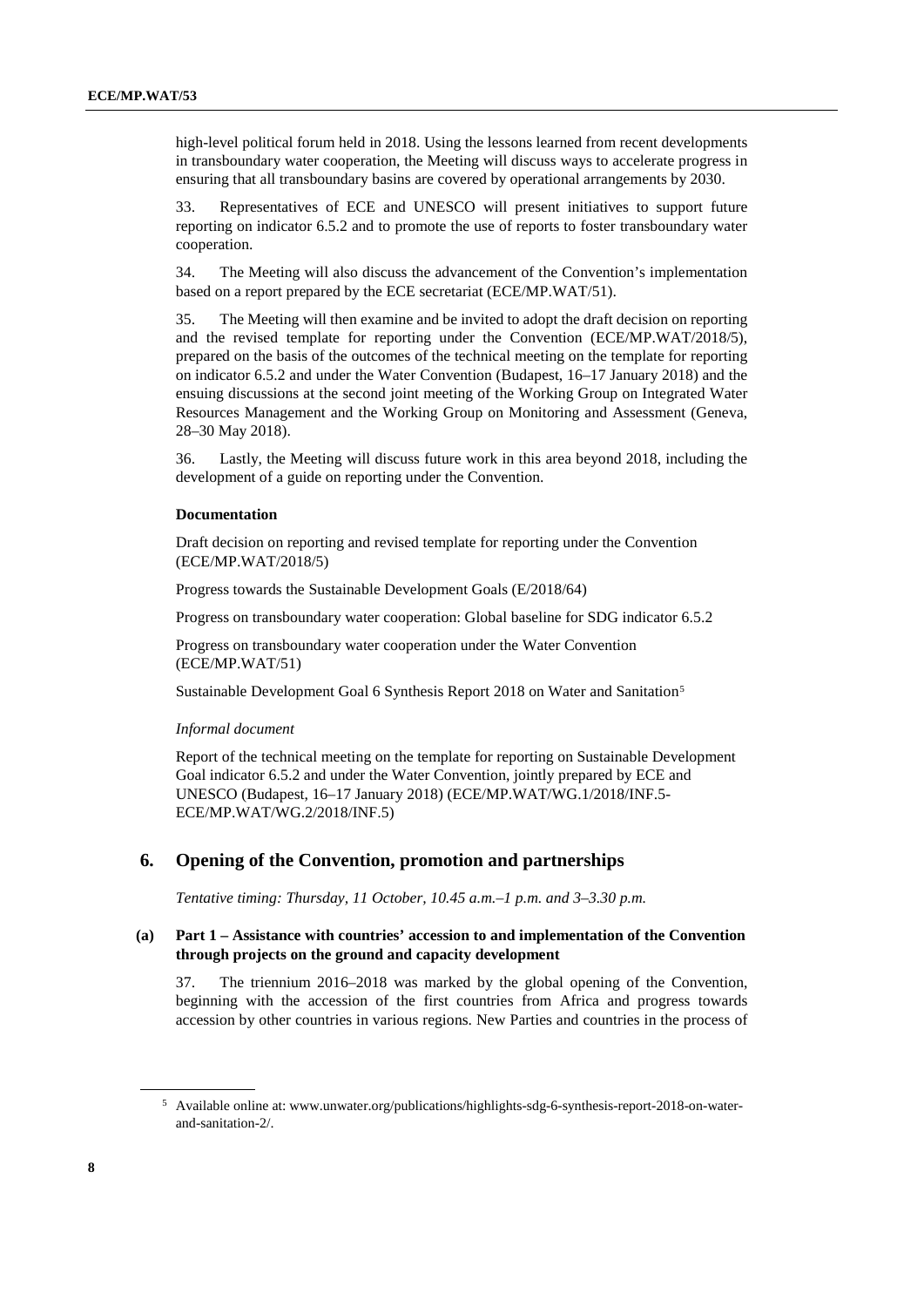accession will be invited to inform the Meeting about their progress and lessons learned from the accession process.

38. The Meeting will be informed about activities carried out by the secretariat, Parties and partners in 2016–2018 in order to build capacity and raise awareness of the Water Convention and the Convention on the Law of the Non-navigational Uses of International Watercourses at the national, basin, regional and global levels.

39. The meeting will also be informed about activities paving the way for future implementation of the Convention outside the pan-European region, and specifically in new Parties and countries working towards accession.

40. Participants will then discuss future activities designed to further promote and build capacities regarding the Convention and its implementation beyond the ECE region, to be carried out during the period 2019–2021.

#### **(b) Part 2 – Strategy for the implementation of the Convention at the global level**

41. At its seventh session (Budapest, 17–19 November 2015), through its decision VII/3 (see ECE/MP.WAT/49/Add.2), the Meeting of the Parties entrusted the Bureau and the Working Group on Integrated Water Resources Management, in cooperation with non-Parties, key partners and the secretariat, with the task of developing a strategy for the implementation of the Convention at the global level, including its relationship with the Convention on the Law of the Non-navigational Uses of International Watercourses and the role of key partners. The meeting will review the draft strategy and will be invited to adopt it and discuss ways to ensure its implementation.

42. Lastly, the Meeting will discuss and be invited to adopt the draft decision on the designation and responsibilities of focal points, prepared by the Bureau with the support of the secretariat.

#### **(c) Cooperation with partners**

43. Partnerships with international organizations, including other global and regional multilateral environmental agreements, and NGOs are essential to implementation of the Convention and its programme of work. Partnerships will become even more crucial with the opening of the Convention and the need to foster its implementation at the global level. In accordance with decision VII/4 on cooperation with partners for the implementation of the Convention, the Meeting will review existing partnerships and foster the establishment of new ones.

44. The Chair of the Meeting of the Parties to the Protocol on Water and Health will provide an update on progress achieved under the Protocol and past cooperation between the Convention and the Protocol. The Meeting will discuss ways to further strengthen such cooperation.

45. A representative of GEF will be invited to report on its activities with regard to international waters and cooperation with ECE in accordance with decision VI/4.

46. Representatives of global and regional organizations will be invited to inform the Meeting about their ongoing and planned activities in support of implementation of the Convention and opportunities to cooperate with the Meeting within the framework of the strategy for the implementation of the Convention at the global level.

47. Lastly, the Meeting will be informed about the secretariat's cooperation with and contributions to relevant global processes, including UN-Water, the high-level political forum and its regional preparatory process, the World Water Forum, World Water Weeks,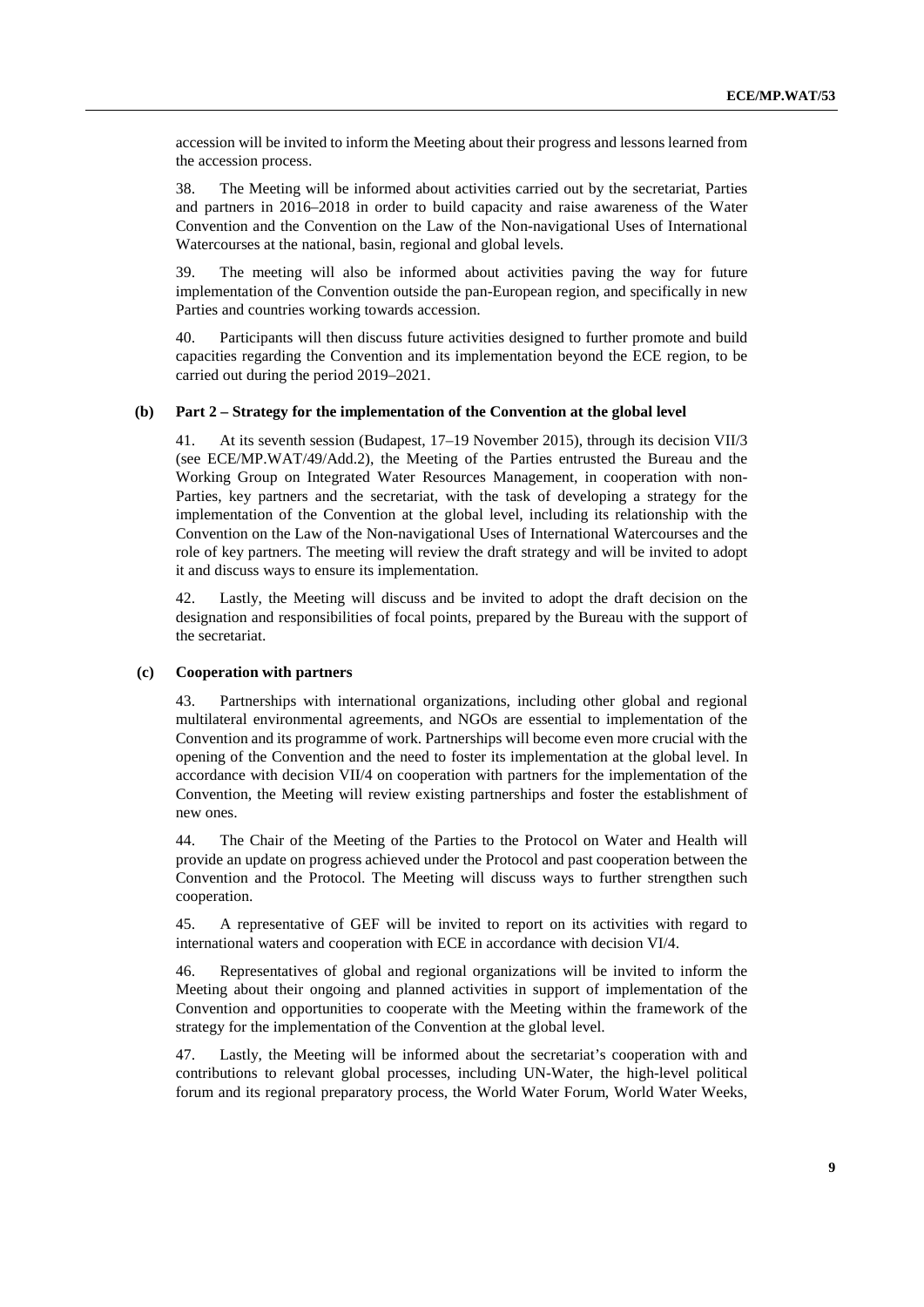the Budapest Water Summit, the International Decade for Action on Water for Sustainable Development, 2018–2028 and other relevant international processes.

#### **Documentation**

Draft strategy for the implementation of the Convention at the global level (ECE/MP.WAT/2018/6)

Draft decision on the designation and responsibilities of focal points (ECE/MP.WAT/2018/7)

The Economic Commission for Europe Water Convention and the United Nations Watercourses Convention: An analysis of their harmonized contribution to international water law (ECE/MP.WAT/42)

The Global Opening of the 1992 Water Convention (brochure) (ECE/MP.WAT/43/Rev.1)

The Water Convention- Responding to global water challenges (ECE/MP.WAT/52)

*Informal documents*

GEF and the Water Convention (ECE/MP.WAT/2018/ INF.3)

# **7. Implementation and compliance**

*Tentative timing: Thursday, 11 October, 3.30–4 p.m.*

48. The Chair of the Implementation Committee will present the Committee's work over the past three years and its report to the Meeting of the Parties.

49. The Meeting will discuss the report and be invited to adopt the draft decision on general issues of implementation contained in it.

50. Parties will be invited to elect five members of the Implementation Committee.

#### **Documentation**

Report of the Implementation Committee to the Meeting of the Parties and draft decision on implementation (ECE/MP.WAT/2018/8)

Report of the Implementation Committee on its sixth meeting (ECE/MP.WAT/IC/2016/2)

Report of the Implementation Committee on its seventh meeting (ECE/MP.WAT/IC/2016/4)

Report of the Implementation Committee on its eighth meeting (ECE/MP.WAT/IC/2017/2)

Report of the Implementation Committee on its ninth meeting (ECE/MP.WAT/IC/2018/2)

Decision VI/1 on support to implementation and compliance (see ECE/MP.WAT/37/Add.2)

*Informal document*

List of candidates for the Implementation Committee (ECE/MP.WAT/2018/INF.4)

# **8. Supporting implementation and application of the Convention through projects on the ground and capacity development**

*Tentative timing: Thursday, 11 October, 4–4.30 p.m.*

51. The Meeting will be informed about the various capacity-building and assistance activities implemented over the past three years in order to promote implementation of the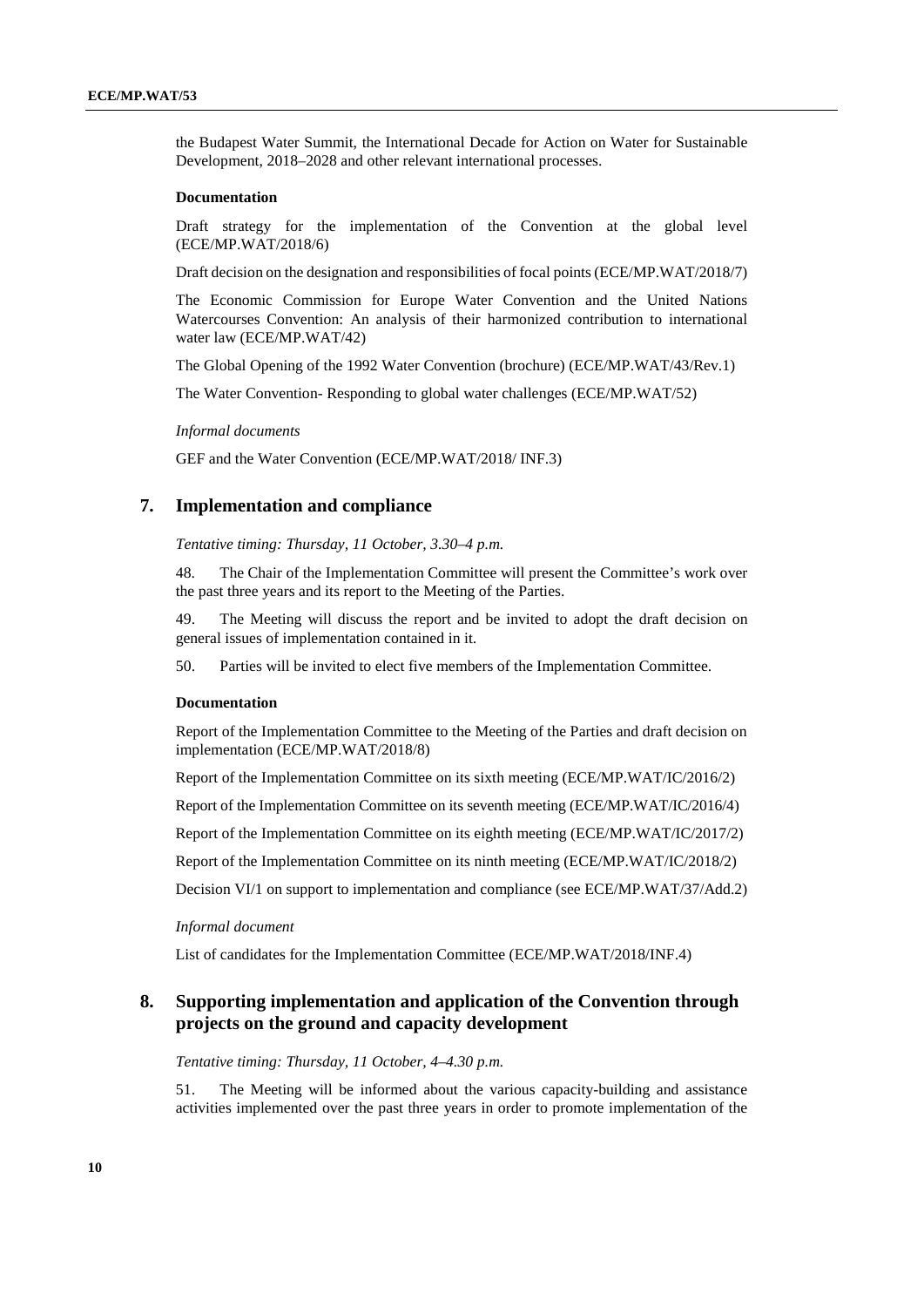Convention in Eastern and South-Eastern Europe, the Caucasus and Central Asia. Other examples of secretariat support for the negotiation of agreements at the basin or regional level worldwide will also be presented. Countries involved in these activities will be invited to comment.

52. The Meeting will also discuss possible future activities in this area.

#### **Documentation**

Principles for effective joint bodies for transboundary cooperation (ECE/MP.WAT/50)

# **9. European Union Water Initiative and National Policy Dialogues**

*Tentative timing: Thursday, 11 October, 4.30–5.15 p.m.*

53. The Meeting will discuss progress on the European Union Water Initiative (EUWI), National Policy Dialogues on Integrated Water Resources Management (facilitated by ECE) and Water Supply and Sanitation (facilitated by the Organisation for Economic Co-operation and Development (OECD).

54. Participants will examine lessons learned from the dialogues and discuss future development of the dialogues beyond 2018, including links with other programme areas under the Convention.

# **10. Water-food-energy-ecosystems nexus in transboundary basins**

*Tentative timing: Thursday, 11 October, 5.15–6 p.m.*

55. The Chair of the Task Force on the Water-Food-Energy-Ecosystems Nexus, the secretariat and representatives of the riparian countries and basin organizations involved will present the work carried out in this area, including the main findings of the basin assessments in the Drin, Drina and North-Western Sahara Aquifer System, policy briefs prepared,<sup> $6$ </sup> general conclusions and lessons learned. The Meeting will be invited to make comments and to endorse the synthesis publication, which summarizes experience in applying the methodology and lessons learned from the assessments and builds on a number of publications, reports and policy briefs on the nexus. The meeting will then discuss future work beyond 2018, including follow-up to the basin assessments.

56. Participants will be informed about the outcomes of the Global Workshop on Water Allocation (Geneva, 16–17 October 2017) and discuss future work in this area beyond 2018. Representatives of countries, basin organizations and international partners will be invited to indicate their interest in participating in and contributing to these activities.

#### **Documentation**

Methodology for assessing the water-food-energy-ecosystem nexus in transboundary basins and experiences from its application: Synthesis (ECE/MP.WAT/55)

Reconciling Different Resource Uses in Transboundary Basins: Assessment of the Water-Food-Energy-Ecosystems Nexus (ECE/MP.WAT/46)

<span id="page-10-0"></span><sup>6</sup> All policy briefs and documents are available online at: [www.unece.org/env/water/publications/pub.html.](http://www.unece.org/env/water/publications/pub.html.)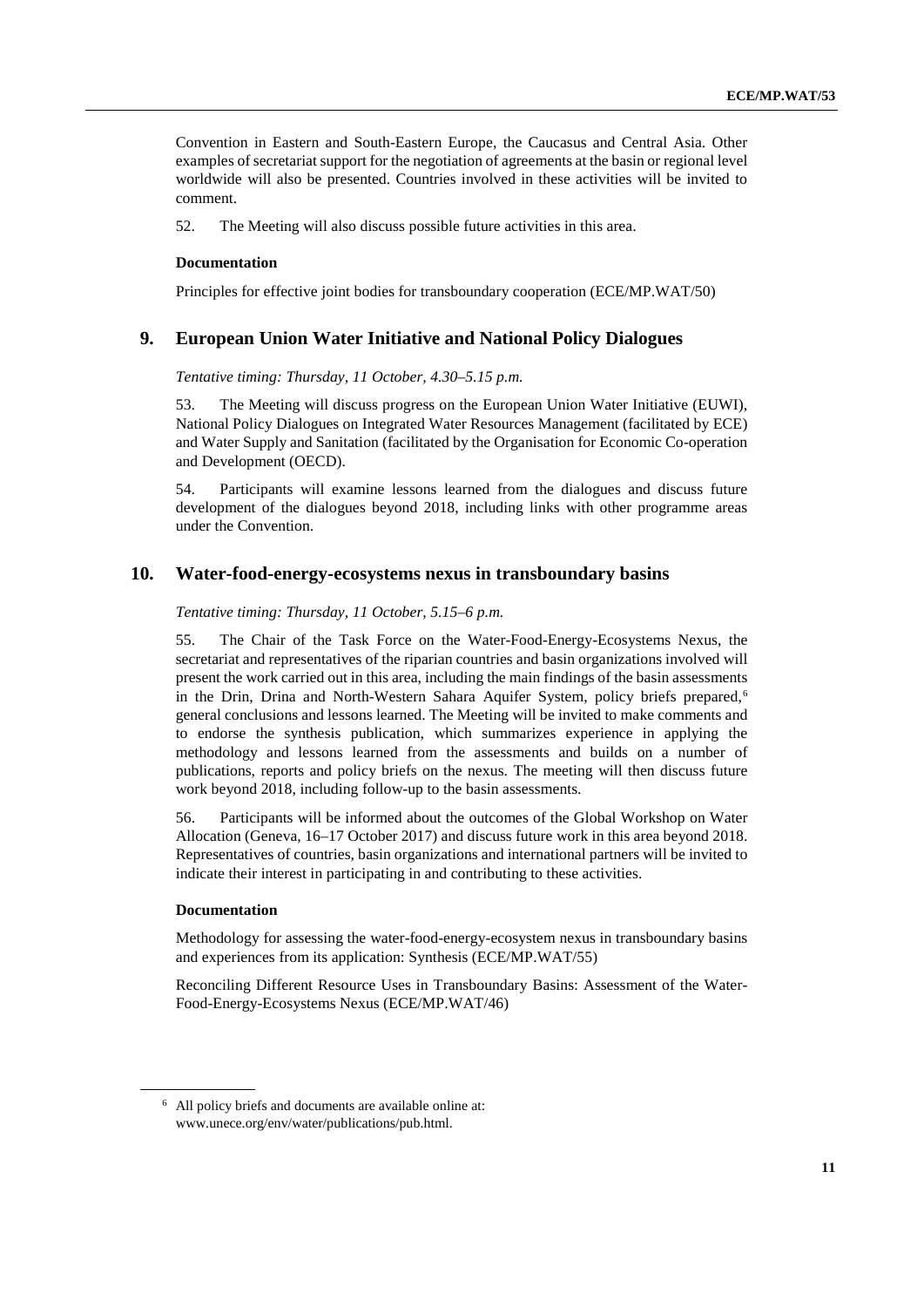# **11. Identifying, assessing and communicating the benefits of transboundary cooperation**

*Tentative timing: Friday, 12 October, 10–10.45 a.m.*

57. The lead Parties for the work on the benefits of transboundary cooperation, the secretariat and representatives of the riparian countries and basin organizations involved will present the activities carried out since 2016 in a number of basins worldwide (the Okavango-Cubango, Sio-Malaba-Malakisi and Drina rivers) by applying the Policy Guidance Note on the Benefits of Transboundary Water Cooperation: Identification, Assessment and Communication. The Meeting will also be informed about the outcomes of the global workshop, Moving forward transboundary water cooperation: Building on its benefits (Geneva, 6–7 February 2018) and will review and endorse the synthesis publication Identifying, assessing and communicating the benefits of transboundary water cooperation - Lessons learnt and recommendations.

58. The Meeting will then discuss future activities beyond 2018 and how assessments of the benefits of cooperation can support other activities implemented under the Water Convention, such as accession processes and the negotiation of basin agreements. Participants will be invited to indicate their interest in participating in these activities.

#### **Documentation**

Identifying, assessing and communicating the benefits of transboundary water cooperation - Lessons learnt and recommendations (ECE/MP.WAT/NONE/11)

Policy Guidance Note on the Benefits of Transboundary Water Cooperation: Identification, Assessment and Communication (ECE/MP.WAT/47)

# **12. Adapting to climate change in transboundary basins**

*Tentative timing: Friday, 12 October, 10.45–11.45 a.m.*

59. The co-Chairs of the Task Force on Water and Climate will report on the work on adaptation to climate change in transboundary basins carried out since 2016 within the framework of the programme of pilot projects on water and adaptation to climate change, the global network of basins working on climate change adaptation and the platform for exchanging experience on adaptation to climate change in the transboundary context. This work has been based on the Strategy for future work on climate change adaptation in transboundary basins under the Convention (ECE/MP.WAT/2015/4), which the Meeting of the Parties had considered at its seventh session and the Working Group on Integrated Water Resources Management had adopted at its eleventh meeting. Activities in this programme area include the organization of two international workshops: the workshop on financing climate change adaptation in transboundary basins (Geneva, 13–14 September 2016) and the International Workshop on Water Scarcity: Taking action in transboundary basins and reducing health impacts (Geneva, 11−12 December 2017), a joint activity under the Water Convention and the Protocol on Water and Health. Participants, particularly from the pilot basins (the Chu Talas, Dniester, Neman and Sava basins) will be invited to comment. The Meeting will then be informed about the work on financing climate change adaptation in transboundary basins, including the Training on how to prepare bankable projects for financing climate change adaptation in transboundary basins (Dakar, 21–23 June 2017), organized in cooperation with several financing institutions, and the publication prepared as an outcome to the training with the World Bank. A representative of Italy will be invited to report on the International Summit "Water and Climate – Meeting of the Great Rivers of the World" (Rome, 23–25 October 2017).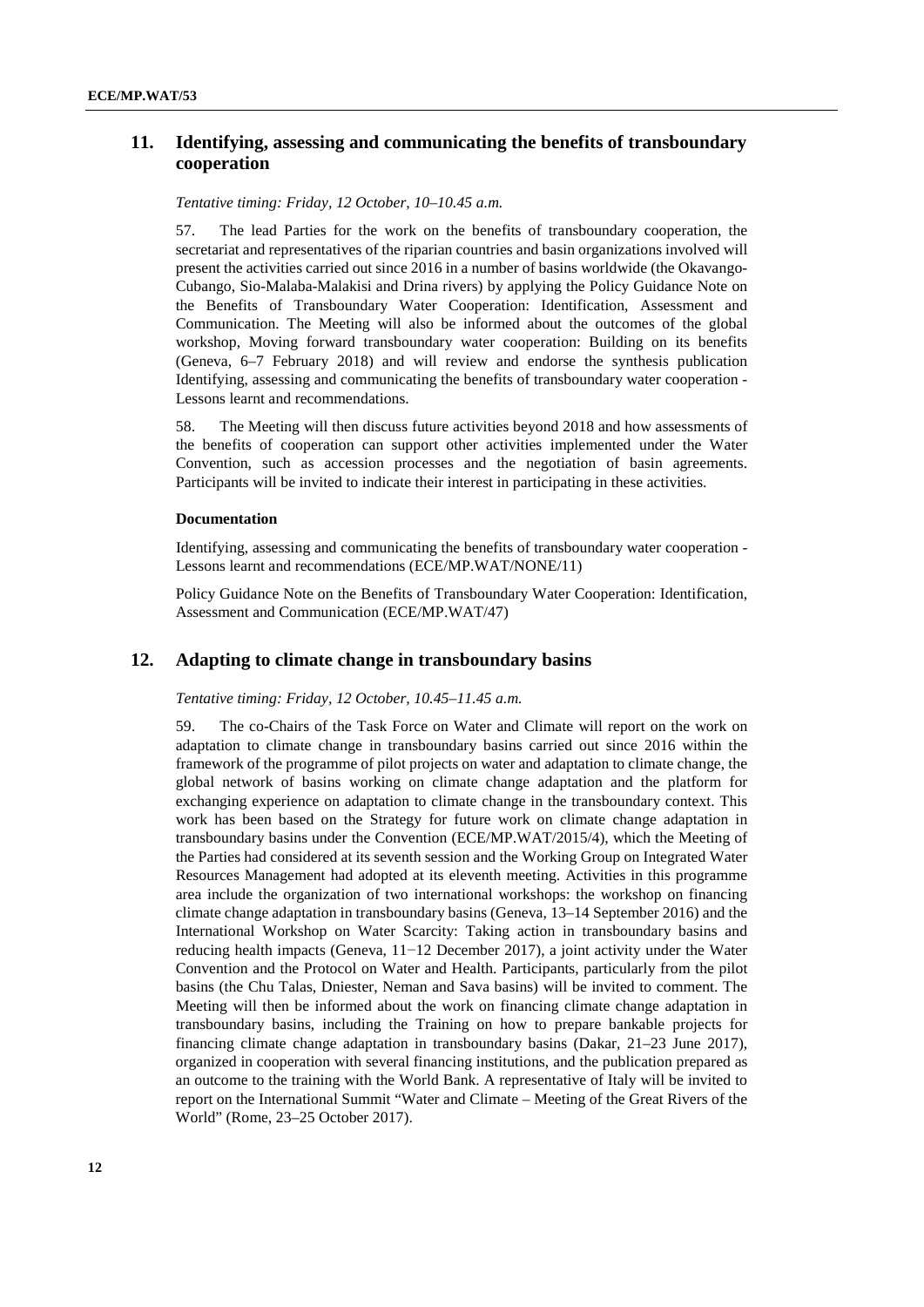60. Participants will discuss input to global processes on climate change and disaster risk reduction, such as the United Nations Framework Convention on Climate Change and the International Strategy for Disaster Risk Reduction. Representatives of these processes will be invited to inform the meeting about past and potential future cooperation. The Meeting will also be invited to discuss and adopt the Words into Action Implementation Guide for Addressing Water-Related Disasters and Transboundary Cooperation. The guide, which was prepared by a drafting group under the Task Force on Water and Climate in cooperation with the United Nations International Strategy for Disaster Risk Reduction, provides guidance for implementation of the Sendai Framework for Disaster Risk Reduction 2015–2030 with regard to water resources management.

61. The Meeting will then discuss proposed future activities in this area of work for 2019– 2021. Representatives of countries, basin organizations and international partners will be invited to make comments and indicate their interest in participating in future activities.

#### **Documentation**

Strategy for future work on climate change adaptation in transboundary basins under the Convention (ECE/MP.WAT/2015/4)

Implementation Guide for Addressing Water-Related Disasters and Transboundary Cooperation (ECE/MP.WAT/56)

Water and Climate Change Adaptation in Transboundary Basins: Lessons Learned and Good Practices (ECE/MP.WAT/45)

How to prepare bankable projects for climate change adaptation in transboundary basins

## **13. Water and industrial accidents**

*Tentative timing: Friday, 12 October, 11.45 a.m.–12.30 p.m.*

62. 2018 marks the twentieth anniversary of the establishment of the Joint Ad Hoc Expert Group on Water and Industrial Accidents under the Water Convention and the Convention on the Transboundary Effects of Industrial Accidents (Industrial Accidents Convention) in order to support work in the area of accidental water pollution.<sup>[7](#page-12-0)</sup> The co-chairs of the Group will present its achievements, products and lessons learned. The Meeting will then be invited to comment on and take note of the draft safety guidelines and good practices for the management and retention of firefighting water and to recommend their use and implementation by countries in order to prevent accidental pollution of soil and water, including such pollution causing transboundary effects. The draft safety guidelines and good practices will also be submitted for the same action to the Conference of the Parties to the Industrial Accidents Convention at its tenth meeting (Geneva, 4–6 December 2018).

63. Lastly, the Meeting will discuss future activities planned by the Expert Group for 2019–2020.

#### **Documentation**

Draft safety guidelines and good practices for the management and retention of firefighting water: general recommendations (ECE/MP.WAT/2018/9-ECE/CP.TEIA/2018/12)

<span id="page-12-0"></span><sup>7</sup> [www.unece.org/env/teia/jeg.html.](http://www.unece.org/env/teia/jeg.html)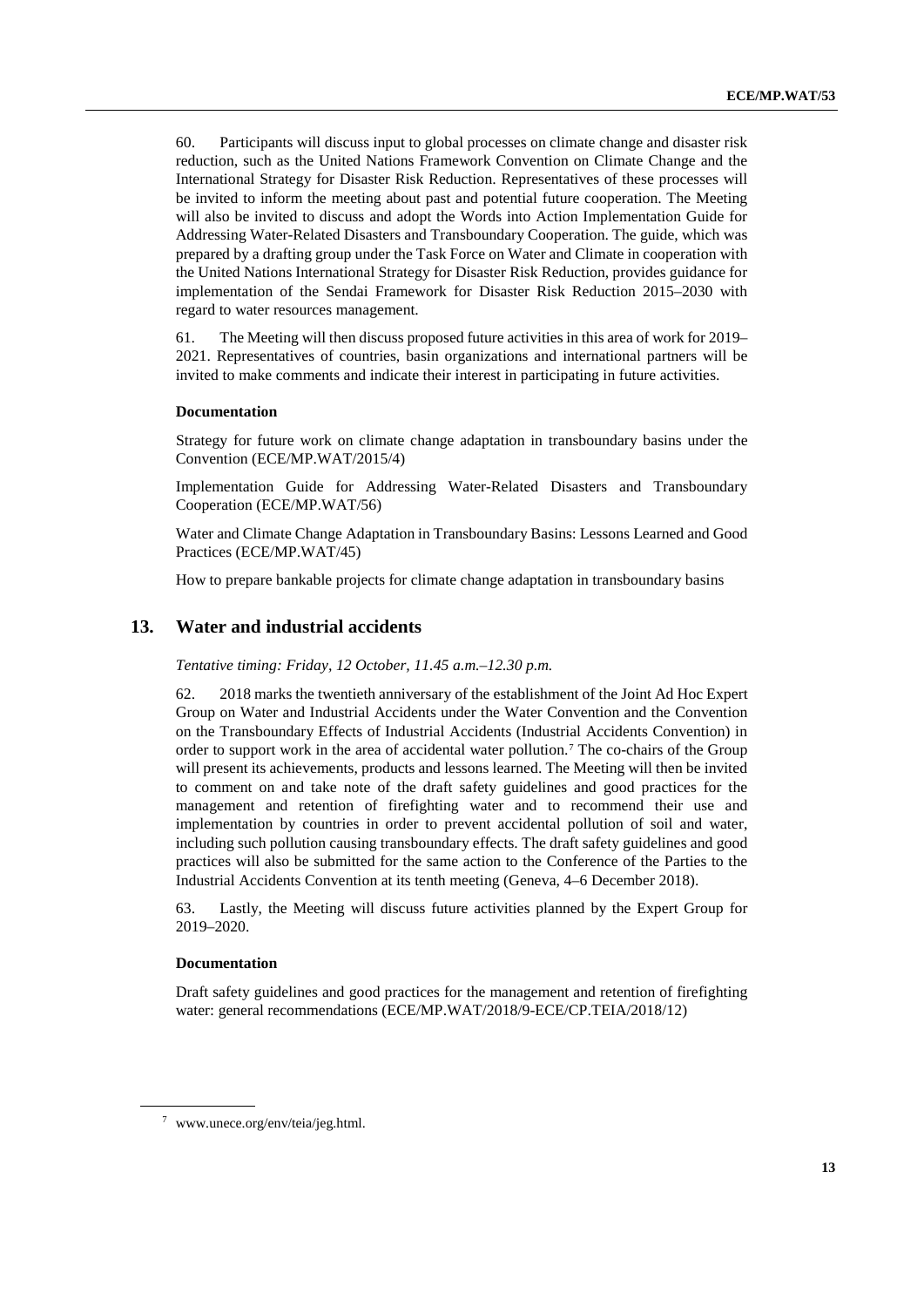Draft safety guidelines and good practices for the management and retention of firefighting water: technical and organizational recommendations (ECE/MP.WAT/2018/10- ECE/CP.TEIA/2018/13)

#### **14. International Water Assessment Centre**

*Tentative timing: Friday, 12 October, 12.30–1 p.m.* 

64. At its seventh session, the Meeting of the Parties welcomed the offer of Kazakhstan to host the International Water Assessment Centre (IWAC) in Astana and entrusted Kazakhstan and the Bureau, with the support of the secretariat, with the task of cooperating closely to define future arrangements concerning the Centre, including its terms of reference and its programme of work, and reporting to the Working Group on Integrated Water Resources Management at its eleventh meeting. Following that session, the Working Group was presented with draft terms of reference for the Centre, prepared by Kazakhstan in consultation with the secretariat, and requested Kazakhstan to finalize them in cooperation with the Bureau and the secretariat. Based on the final terms of reference (ECE/MP.WAT/WG.1/2017/4), the Memorandum of Understanding between the Government of the Republic of Kazakhstan and the United Nations Economic Commission for Europe on hosting the International Water Assessment Centre in Kazakhstan was signed on 30 May 2017. IWAC was officially opened on 7 December 2017. A representative of Kazakhstan will brief the participants on the Centre's terms of reference and resources, and on the activities implemented to date. The Meeting will then discuss the draft workplan of IWAC, prepared on the basis of the Regional Meeting on strengthening intersectoral cooperation on water resources management and fostering the role of water to promote sustainable development and the implementation of Agenda 2030 (Almaty, Kazakhstan, 12– 13 July 2018).

#### **Documentation**

Draft workplan of the International Water Assessment Centre for 2019–2021 (ECE/MP.WAT/ 2018/11)

# **15. Programme of work for 2019–2021, terms of reference of the bodies established to implement it and resources needed for its implementation**

*Tentative timing: Friday, 12 October, 3–4.30 p.m.*

65. The secretariat will recall the consultative process through which the programme of work for 2019–2021 was developed. On the basis of the discussions under previous agenda items, the Meeting is expected to discuss, finalize and adopt the programme of work for 2019–2021. To that end, the Meeting will discuss the draft programme of work activity by activity and will:

(a) Agree on the structure of the programme of work, future activities and lead countries;

(b) Agree on the intergovernmental bodies, with their respective mandates, to be established or extended in order to guide implementation of the programme of work;

(c) Make arrangements related to the financial and human resources needed for implementing the activities in the programme of work and indicate funding for these activities according to their priority. Parties and other interested States and organizations are invited to inform the secretariat in advance of the session of their intention to contribute financially to the programme of work's implementation. The secretariat will make the